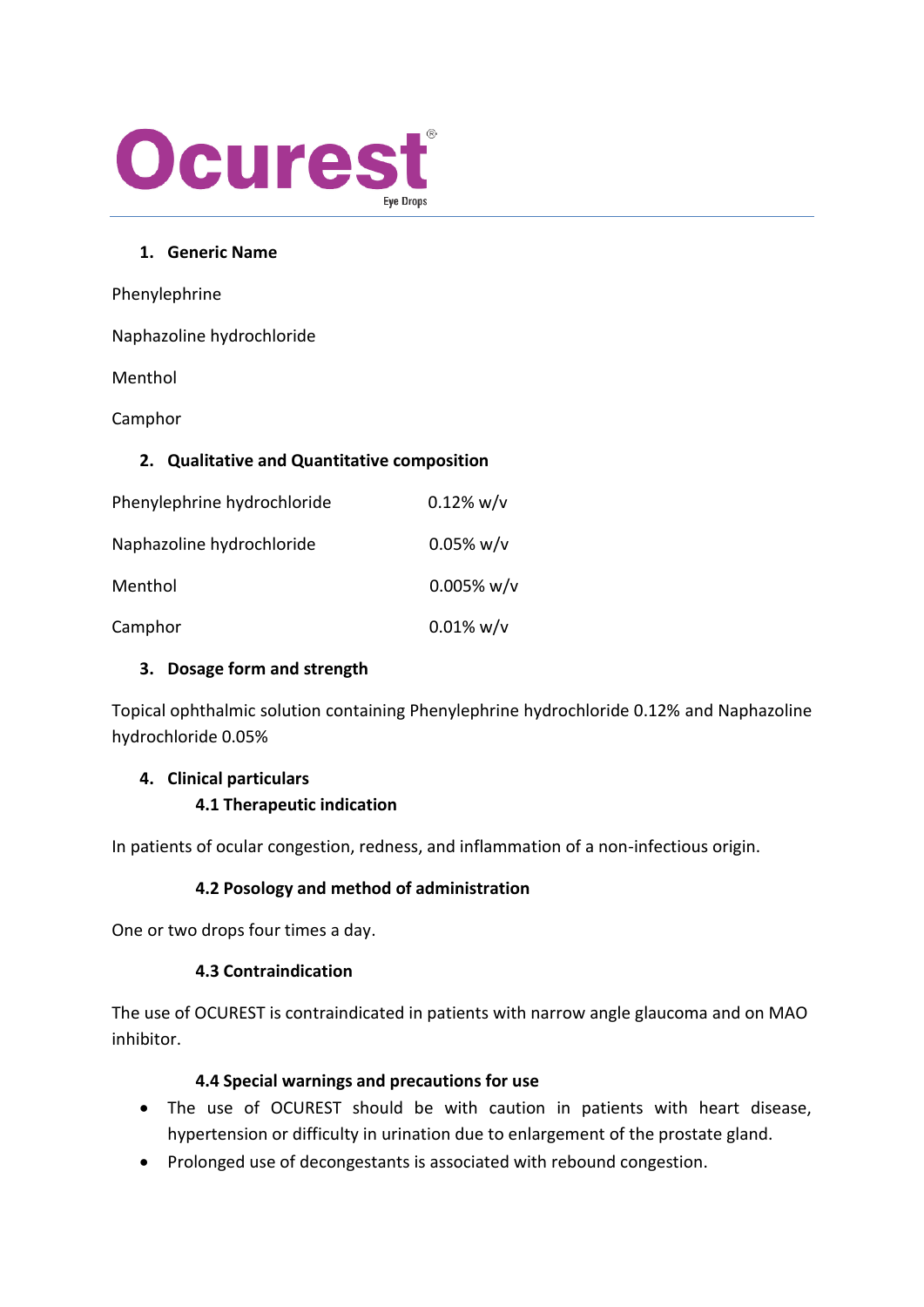• The use of OCUREST should be discontinued If patient experiences pain, changes in vision, continued redness or irritation, or if the condition worsens, or persists for more than 72 hours.

## **4.5 Drug interactions**

Although, clinically significant drug-drug interactions between OCUREST and systemically administered drugs are not expected but may occur when co administered with monoamine oxidase inhibitors or beta blockers.

## **4.6 Use in special population**

- Pediatric: Safety and efficacy in children has not been established.
- Geriatric: Safety and efficacy in children has not been established.
- Liver impairment: There is no data available.
- Renal failure: Caution to be advised in patients with severe impaired renal function.
- Pregnancy and lactation: There are no well-controlled trials with OCUREST in pregnant and lactating women. Therefore, OCUREST should only be used if clearly indicated.

# **4.7 Effects on ability to drive and use machine**

Patients should be cautioned against engaging in activities requiring complete mental alertness, and motor coordination such as operating machinery until their response to Ocurest is known.

## **4.8 Undesirable effects**

The common side effects are: Eye irritation, Eye pain, Mydriasis, Periorbital edema, Ocular hyperemia, Vision blurred, Bradycardia,Tachycardia.

## **4.9 Overdose**

There is limited experience of overdose with Ocurest drops. Initiate general symptomatic and supportive measures in all cases of overdosages where necessary.

## **5. Pharmacological properties 5.1 Mechanism of action**

Phenylephrine hydrochloride is an  $\alpha$ -1 adrenergic agonist drug that is used in ophthalmology mainly for its mydriatic effect. After topical application to the conjunctiva, phenylephrine acts directly on α-adrenergic receptors in the eye, producing contraction of the dilator muscle of the pupil and constriction of the arterioles in the conjunctiva.

Naphazoline ophthalmic drops causes constriction of blood vessels in the eyes. It also decreases itching and irritation of the eyes. Naphazoline constricts the vascular system of the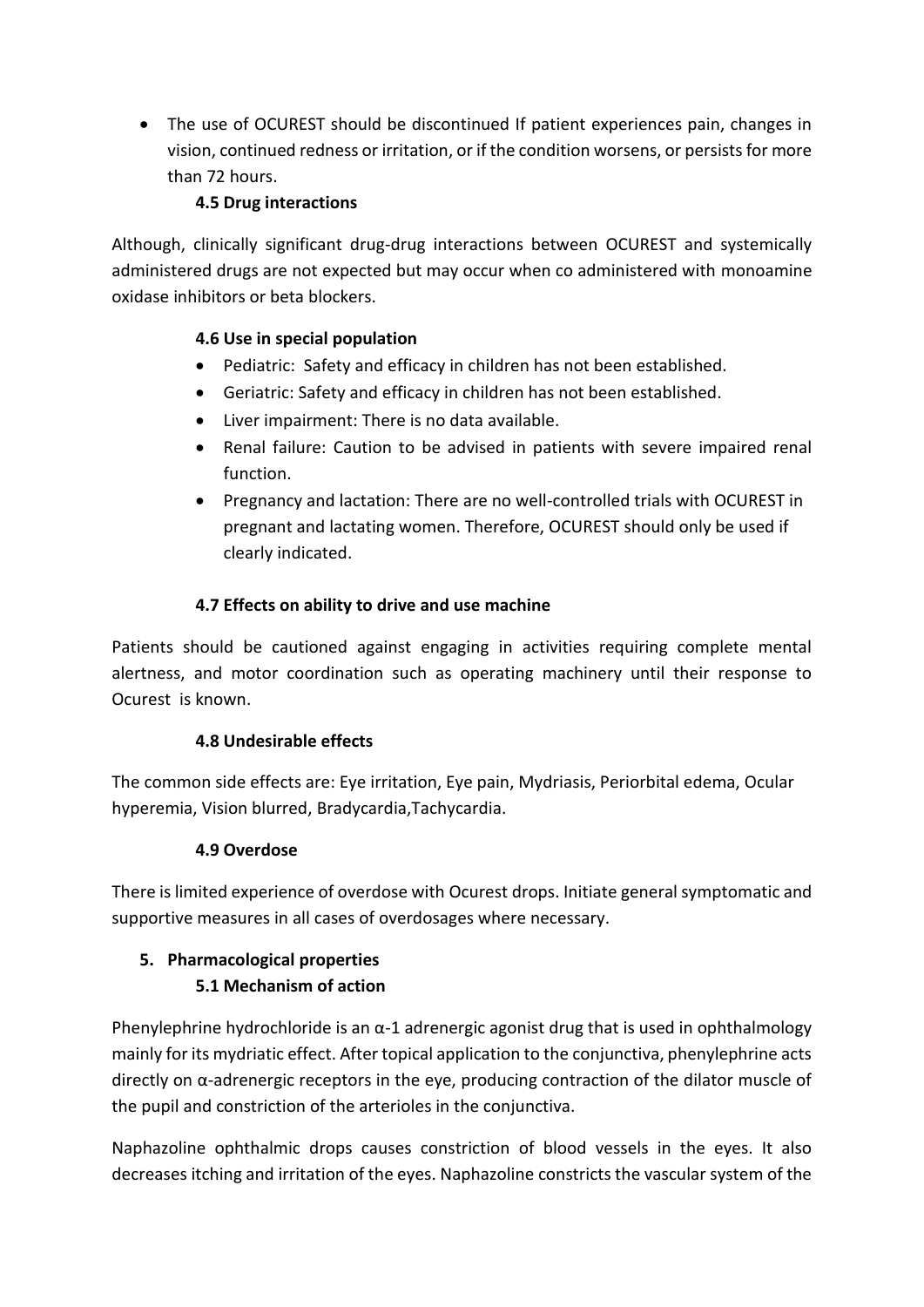conjunctiva. It is presumed that this effect is due to direct stimulation action of the drug upon the alpha adrenergic receptors in the arterioles of the conjunctiva resulting in decreased conjunctival congestion.

Menthol primarily activates the cold-sensitive TRPM8 receptors in the skin. Menthol, after topical application, causes a feeling of coolness due to stimulation of 'cold' receptors by inhibiting Ca++ currents of neuronal membranes. It may also yield analgesic properties via kappa-opioid receptor agonism.

Camphor provides cooling and soothing effect**.**

## **5.2 Pharmacodynamic properties**

Phenylephrine is a powerful vasoconstrictor. It is used as a nasal decongestant and cardiotonic agent. Phenylephrine is a postsynaptic α1-receptor agonist with little effect on βreceptors of the heart. Parenteral administration of phenylephrine causes a rise in systolic and diastolic pressures, a slight decrease in cardiac output, and a considerable increase in peripheral resistance; most vascular beds are constricted, and renal, splanchnic, cutaneous, and limb blood flows are reduced while coronary blood flow is increased. Phenylephrine also causes pulmonary vessel constriction and subsequent increase in pulmonary arterial pressure. Vasoconstriction in the mucosa of the respiratory tract leads to decreased edema and increased drainage of sinus cavities.

Naphazoline is a direct acting sympathomimetic adrenergic alpha-agonist used to induce systemic vasoconstriction, thereby decreasing nasal congestion and inducing constriction around the conjunctiva. Naphazoline ophthalmic causes constriction of blood vessels in the eyes. It also decreases itching and irritation of the eyes. Naphazoline constricts the vascular system of the conjunctiva. It is presumed that this effect is due to direct stimulation action of the drug upon the alpha adrenergic receptors in the arterioles of the conjunctiva resulting in decreased conjunctival congestion. Naphazoline belongs to the imidazoline class of sympathomimetics.

Menthol is a covalent organic compound made synthetically or obtained from peppermint or other mint oils. Menthol's ability to chemically trigger cold-sensitive receptors in the skin is responsible for the well-known cooling sensation that it provokes when inhaled, eaten, or applied to the skin. It should be noted that menthol does not cause an actual drop in temperature.

#### **5.3 Pharmacokinetic properties**

Phenylephrine has low oral bioavailability owing to irregular absorption and first-pass metabolism by monoamine oxidase in the gut and liver. When injected subcutaneously or intramuscularly it takes 10 to 15 minutes to act; subcutaneous and intramuscular injections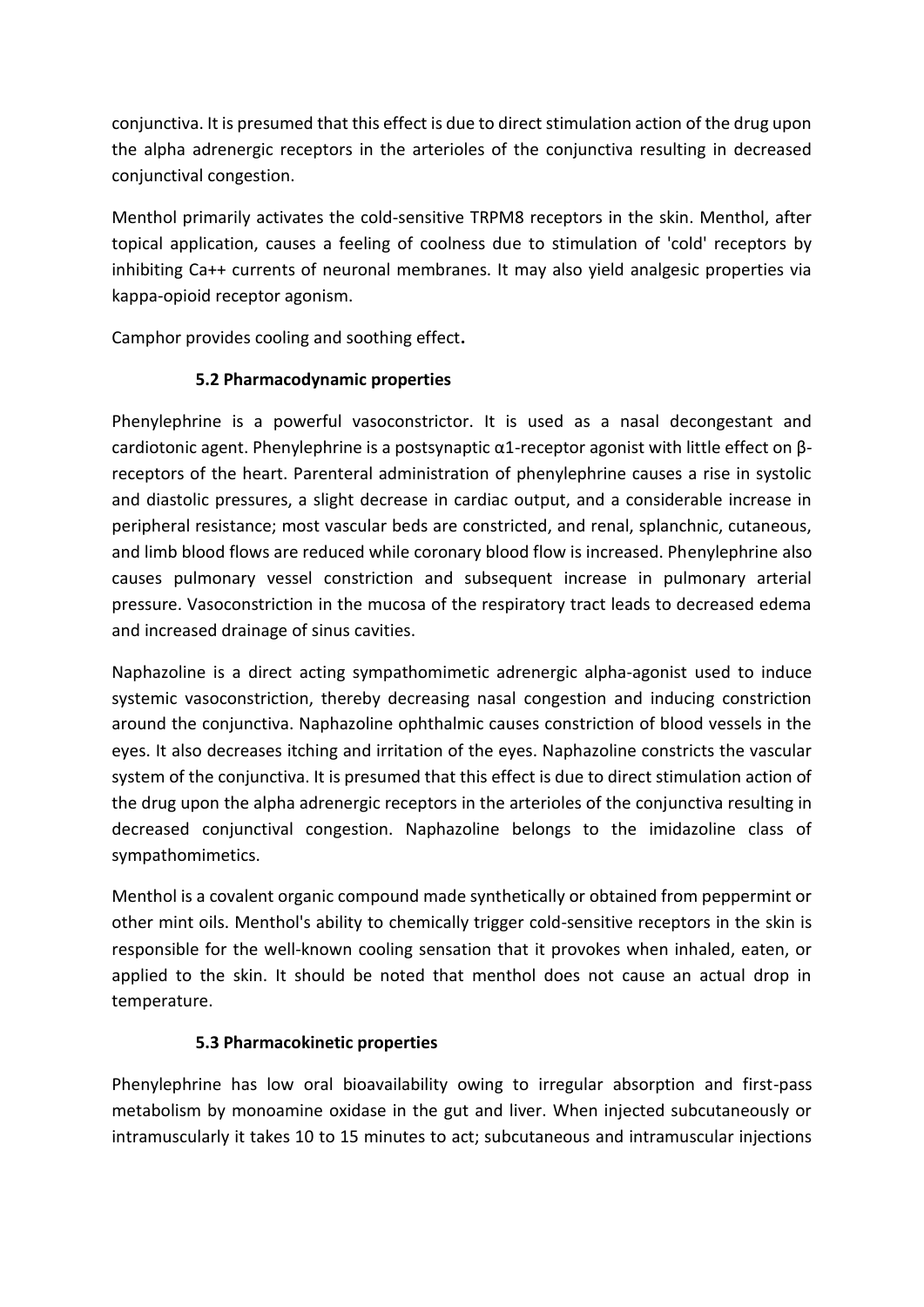are effective for up to about 1 hour and up to about 2 hours, respectively. Intravenous injections are effective for about 20 minutes. Systemic absorption follows topical application

Systemic absorption has been reported after topical use of solutions of naphazoline. It is not given systemically, but it is readily absorbed from the gastrointestinal tract. Naphazoline instilled into the eye causes conjunctival vasoconstriction within 10 minutes and effects can last for up to 6 hours.

Camphor is readily absorbed from all administration sites. It is hydroxylated in the liver to yield hydroxy camphor metabolites which are then conjugated with glucuronic acid and excreted in the urine. Camphor crosses the placenta.

After absorption, menthol is excreted in the urine and bile as a glucuronide. The systemic absorption of camphor, menthol, and methyl salicylate from dermal patches containing all three ingredients has been studied. The absolute bioavailability of these compounds could not be determined from this study, but there did not appear to be any substantial systemic accumulation even after unrealistically high exposure for prolonged periods.

### **6. Nonclinical properties**

## **6.1 Animal Toxicology or Pharmacology**

Not required.

#### **7. Description**

|                              | Phenylephrine hydrochloride                                                   | Naphazoline hydrochloride                                               |
|------------------------------|-------------------------------------------------------------------------------|-------------------------------------------------------------------------|
| <b>Class</b>                 | direct-acting<br>sympathomimetic amine<br>(Decongestant)                      | direct-acting<br>sympathomimetic amine<br>(Decongestant)                |
| <b>Chemical</b><br>name      | $3 - [(1R) - 1 - hydroxy-2 -$<br>(methylamino) ethyl]phenol;<br>hydrochloride | 2-(naphthalen-1-ylmethyl)- 4,5-<br>dihydro-1H- imidazole; hydrochloride |
| <b>Structural</b><br>formula | $CI-H$                                                                        | н<br>$CI - H$                                                           |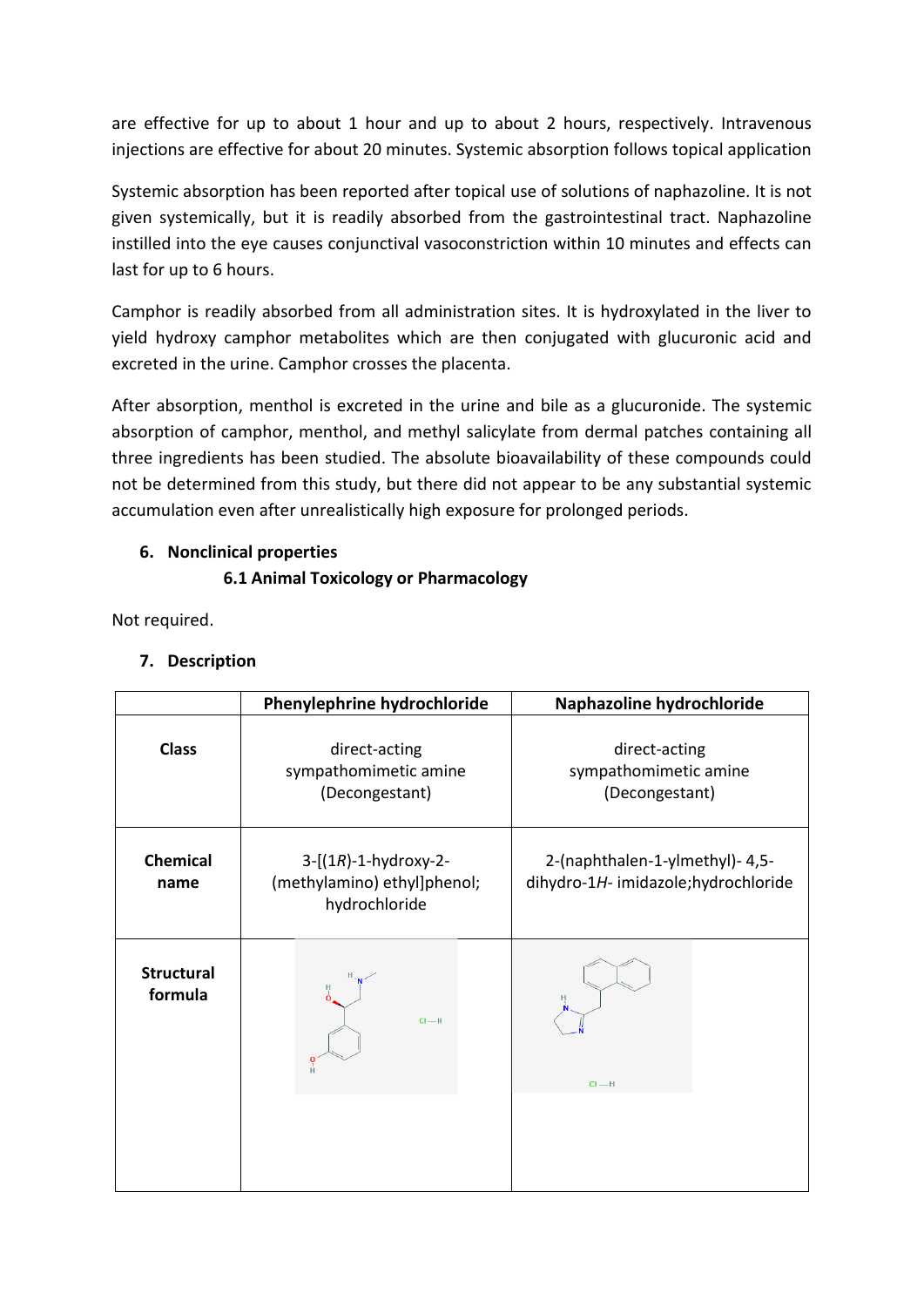| <b>Empirical</b><br>formula | $C_9H_{14}CINO_2$ | $C_{14}H_{15}CIN_2$ |
|-----------------------------|-------------------|---------------------|
| <b>Molecular</b><br>weight  | 203.66 g/mol      | 246.73 g/mol        |

# **8. Pharmaceutical particulars 8.1 Incompatibilities**

There are no known incompatibilities.

### **8.2 Shelf-life**

36 months.

### **8.3 Packaging Information**

OCUREST is available in a 10 ml lupolen vial

### **8.4 Storage and handling instructions**

Store in cool and dry place.

# **9. Patient Counselling Information 9.1 Adverse reactions**

Refer part 4.8

#### **9.2 Drug Interactions**

Refer part 4.8

**9.3 Dosage**

Refer part 4.5

#### **9.4 Storage**

Refer part 8.4

**9.5 Risk factors**

Refer part 4.4

#### **9.6 Self-monitoring information**